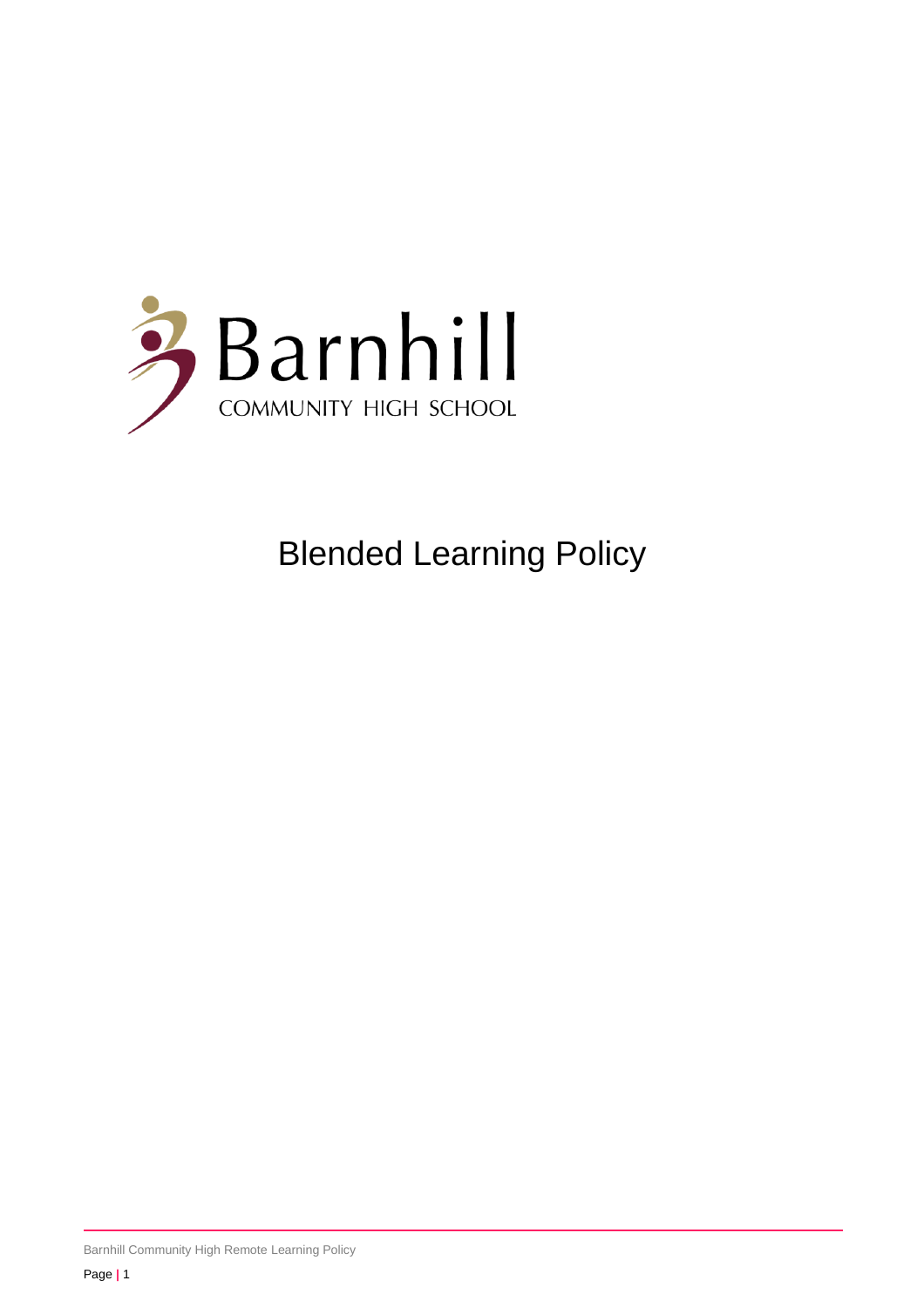| <b>Approved by:</b> | J Jones I  | <b>Date:</b> 16/12/2020 |
|---------------------|------------|-------------------------|
| Last reviewed on:   | 16/12/2020 |                         |
| Next review due by: | 01/04/2020 |                         |

## **Contents**

## <span id="page-1-0"></span>**1. Aims**

This remote learning policy for staff aims to:

- Ensure consistency in the approach to remote learning for pupils who aren't in school
- Set out expectations for all members of the school community with regards to remote learning
- Provide appropriate guidelines for data protection

#### <span id="page-1-1"></span>**2. Roles and responsibilities**

## 2.1 Teachers

When providing remote learning, teachers must be available between 8.10 and 15.10 as per the directed working hours. On days where there is scheduled CPD or meetings staff are expected to attend online via Teams or to make contact with their Curriculum Leader to make arrangements.

If they're unable to work for any reason during this time, for example due to sickness or caring for a dependent, they should report this using the normal absence procedure:

On the first day of absence:

- Staff unable to attend school are responsible for ensuring that the school is contacted, either personally or should arrange for someone else to notify them on their behalf. The school should be contacted by telephone on the Cover Line before 7.00am.The school should be informed as to the reason for the absence and, where possible the expected date of return.
- If the absence is for longer than one day, a further message should be left on the Cover Line unless absence is for an extended period and contact has been made, clearly giving the length of absence.

#### **Home Learning content, teaching methods and roles**

Teachers are responsible for:

Home learning is set on Microsoft Teams. All pupils and staff are assigned to classes on Teams where work can be set, pupils can ask questions and staff can communicate instructions to their classes.

In the event that Distance learning is required the school policy is as follows:

• The school timetable will be replicated "live" on Microsoft Teams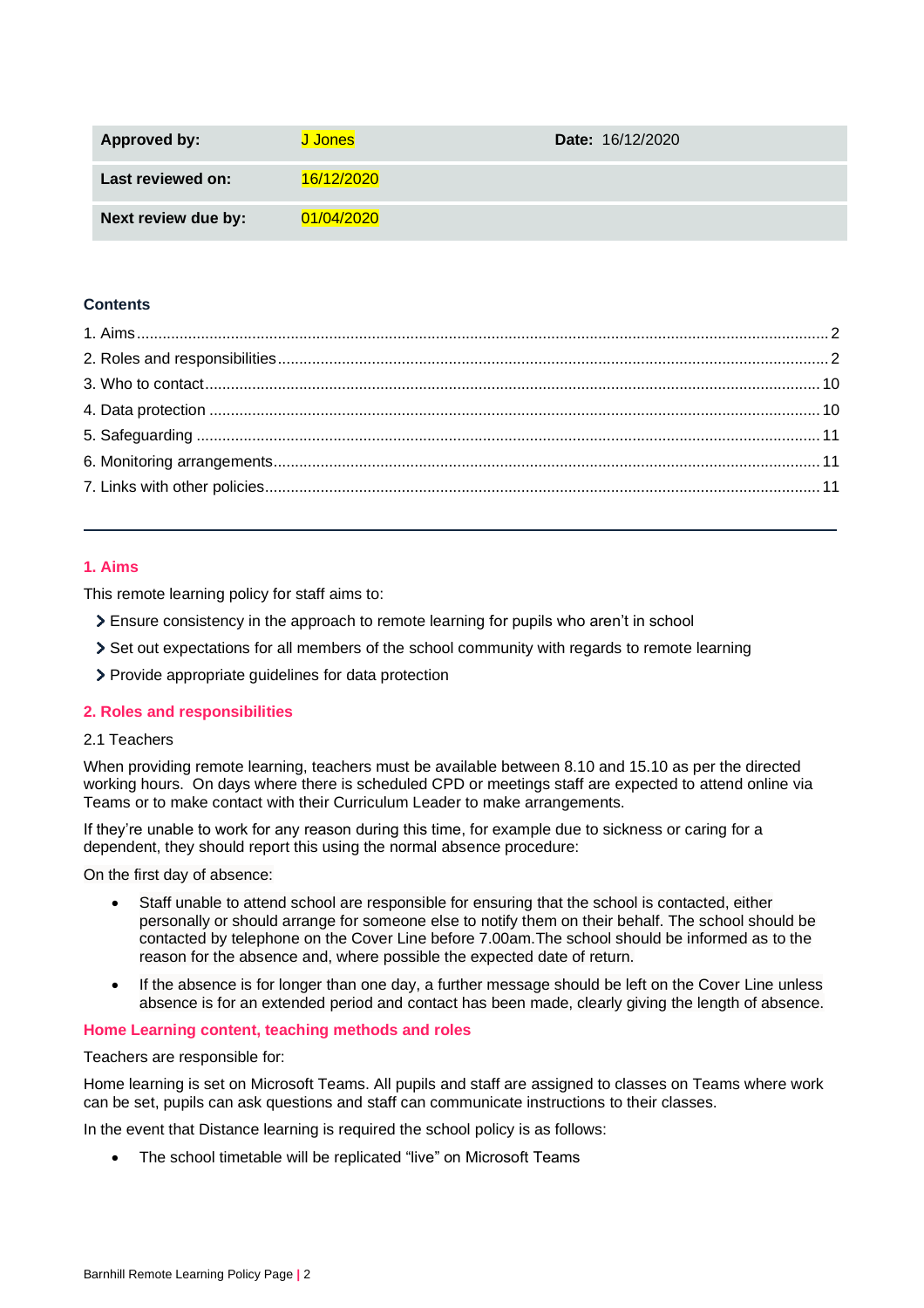- Staff will be available during their normal lesson time to teach students in their classes.
- Students are expected to log on to Microsoft Teams for details of work completed and to take part in on-line learning

### **Lesson Content**

- An assignment will be created on Microsoft teams for each lesson on a student's timetable.
- The assignment will detail the learning that will take place that lesson, link to appropriate resources to use and will set out the work that must be completed by the student.
- Pupils can ask questions and interact with their teacher using the "Conversation" function on Teams.
- Assignments will always have at least 24 hours for completion to allow pupils to complete learning outside of school hours if access to IT is a problem during the day (eg shared devices at home)
- Late submission of work is accepted if a pupil is ill or has other circumstances that mean an extension is needed on work handed in.

## **Teaching Methods**

• We recognise that on-line teaching, whilst sharing the same essential principles as classroom learning, needs a greater emphasis on feedback and recap of learning to make up for the limited pupil teacher interactions on-line. We therefore recommend learning takes place using the following cycle (typically over 3-4 lessons)



**What does each stage look like?**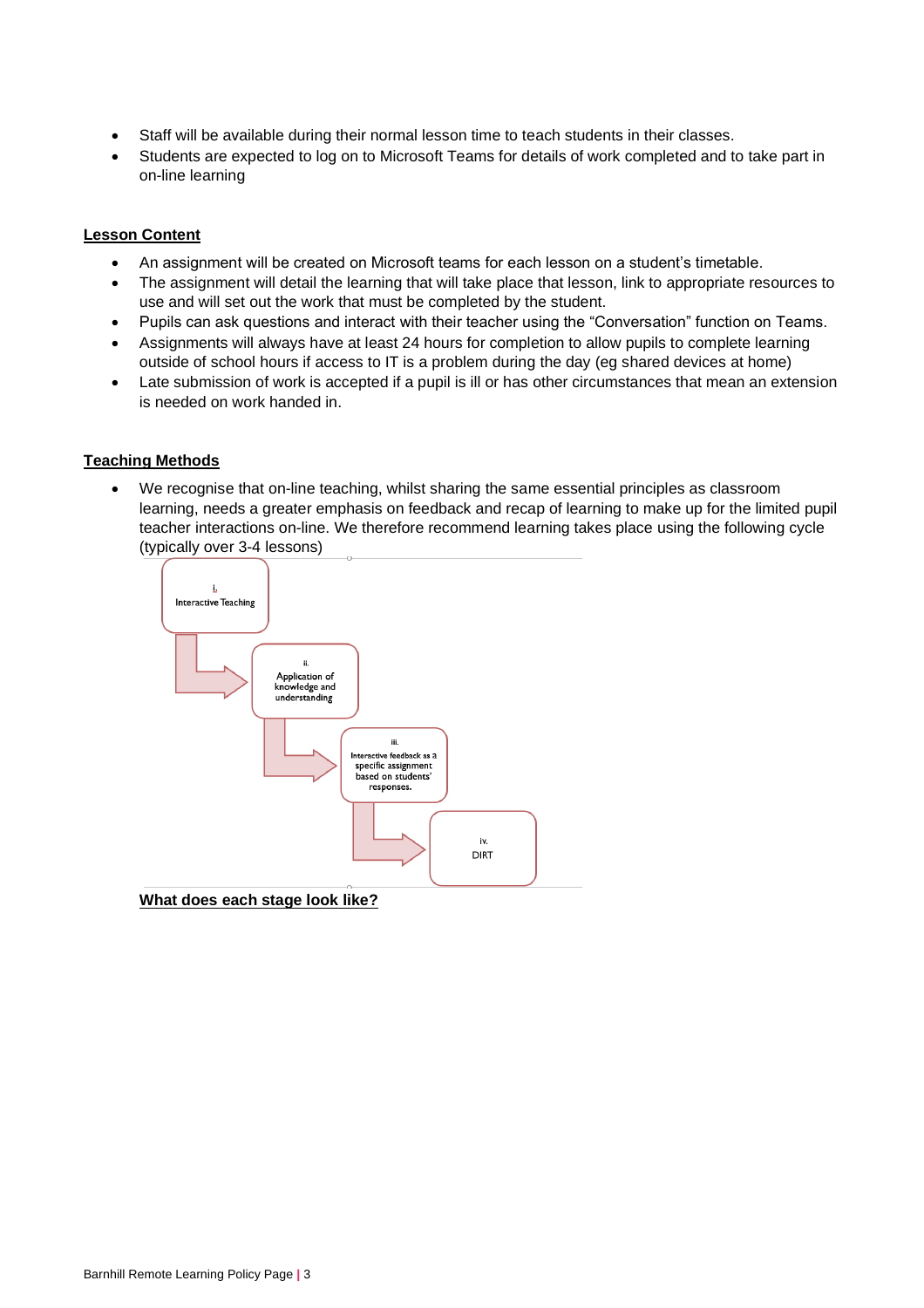## i. Interactive Teaching

- V INTRODUCING NEW TOPIC WITH CLEAR LEARNING OBJECTIVES AND SHARED SUCCESS CRITERIA.
- V LINKS TO PRIOR LEARNING ARE MADE CLEAR TO<br>STUDENTS AND MAY INCLUDE OPPORTUNITIES FOR RETRIEVAL.
- V LEARNING IS CAREFULLY PLANNED AND STRUCTURED. ALL PUPILS ARE SUITABLY DIFFERENTIATED FOR WITHIN THE LESSON. MODELS AND WORKED EXAMPLES ARE SHARED WITH STUDENTS AND MATERIAL IS<br>BROKEN DOWN WHERE NECESSARY INTO APPROPRIATE STEPS TO ENSURE UNDERSTANDING.
- ← CHECK FOR UNDERSTANDING.
- $\checkmark$  GIVING CLEAR DEADLINES AND INSTRUCTIONS FOR SUBMISSIONS.

Best practice requirements:

This could be:

- Live lessons with students to explain the new knowledge and to conduct a live Q&A session
- Live talk/debate with students to discuss the topic
- Creating a narrated powerpoint top model and explain the learning with a quiz to check understanding at the end
- **E** Students complete a pre reading task and are given a low stakes quiz with hinge questions which the teacher uses to inform planning for the next lesson
- The teacher conducts a question and answer session via the posts section

ii. Application of knowledge

STUDENTS ARE ASKED TO COMPLETE DIFFERENTIATED (CHALLENGE, STRETCH, SUPER STRETCH) TASK(S) INDEPENDENTLY.

Best practice requirements:

This could be:

- = Staff set students a quiz to check understanding of the knowledge and prior learning
- Staff set an exam question with the worked ٠ example that students complete
- Students complete a presentation summarising their understanding
- Students edit and improve an exam answer and ш rewrite using the criteria.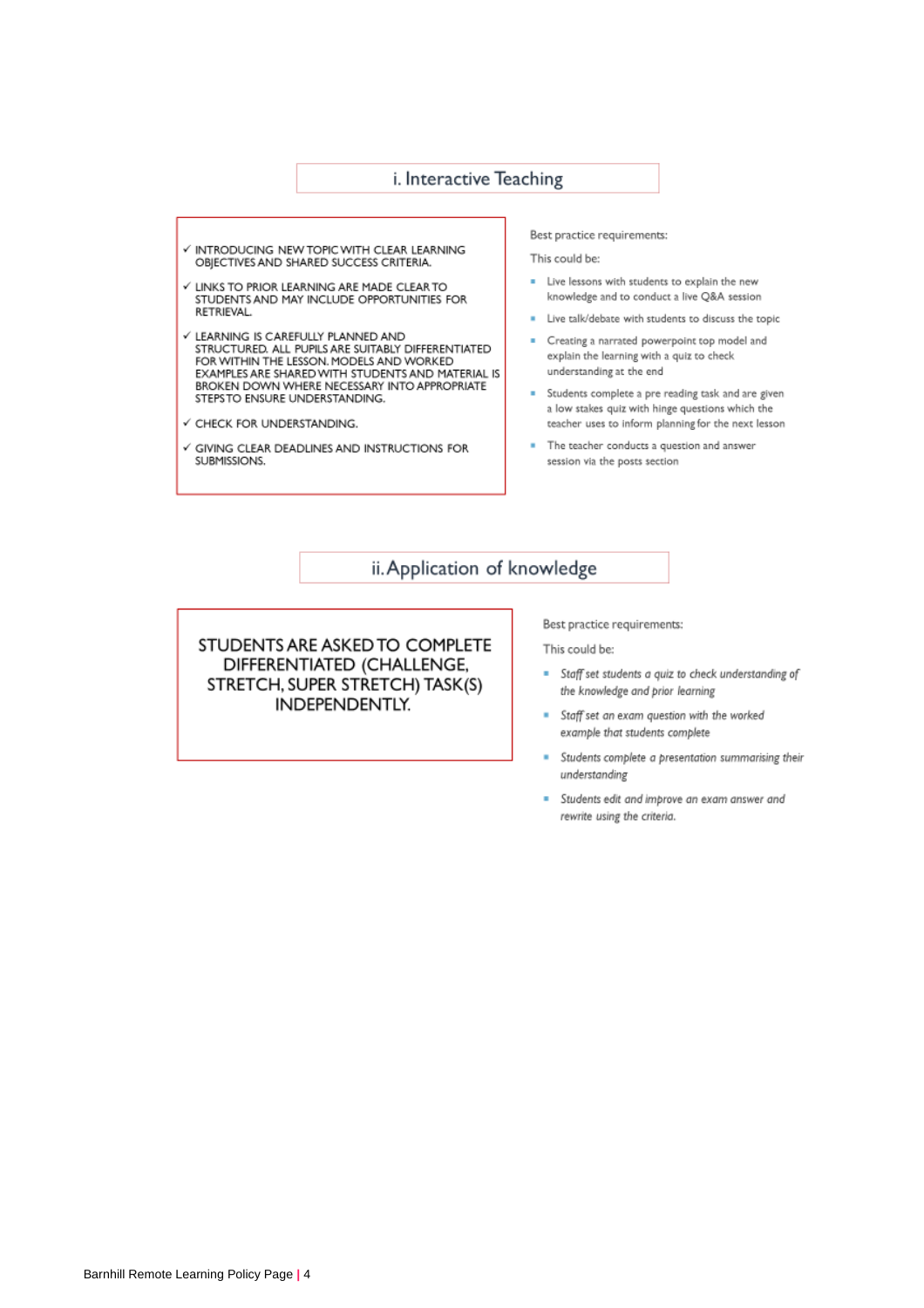# iii. Interactive feedback

## A DEDICATED LESSON/ACTIVITY TO SHARE FEEDBACK WITH STUDENTS

#### Best practice requirements:

This could be:

- A live discussion or recorded video to share feedback
- Sharing students' responses as exemplars.
- \* Students asked to peer assess and critique/improve each other's answers/performances
- = Live debate to discuss key misconceptions
- Teacher records a video to re-explain a key bit of knowledge or to address a weakness highlighted in a quiz.

# iv. DIRT

STUDENTS ARE GIVEN THE OPPORTUNITY TO MAKE IMPROVEMENTS TO THEIR WORK

STUDENTS APPLY THE FEEDBACK TO ANOTHER **TASK** 

#### Best practice requirements:

This could be:

- Students make improvements in green on a marked assignment
- The teacher sets a differentiated set of questions based on the feedback to give further practice
- An answer is shared on screen and the class edit and make amendments.
- Students with low scores complete the quiz again after feedback

#### **Expectations of teaching staff**

- Plan lessons following the four stage cycle above in line with the current scheme of learning
- Be available during lesson time to support pupils with learning
- Give feedback to assignments set on Teams. All work submitted should receive either whole-class or individual feedback
- Log positive and negative points for pupils participation during on-line learning
- Paper copies of work to be sent home to pupils without access to the internet (in liaison with CLs and the pastoral team)

#### If a teacher is unwell and needs cover:

If a member of staff is unable to work for any reason during this time, for example due to sickness or caring for a dependent, they should report this using the normal absence procedure: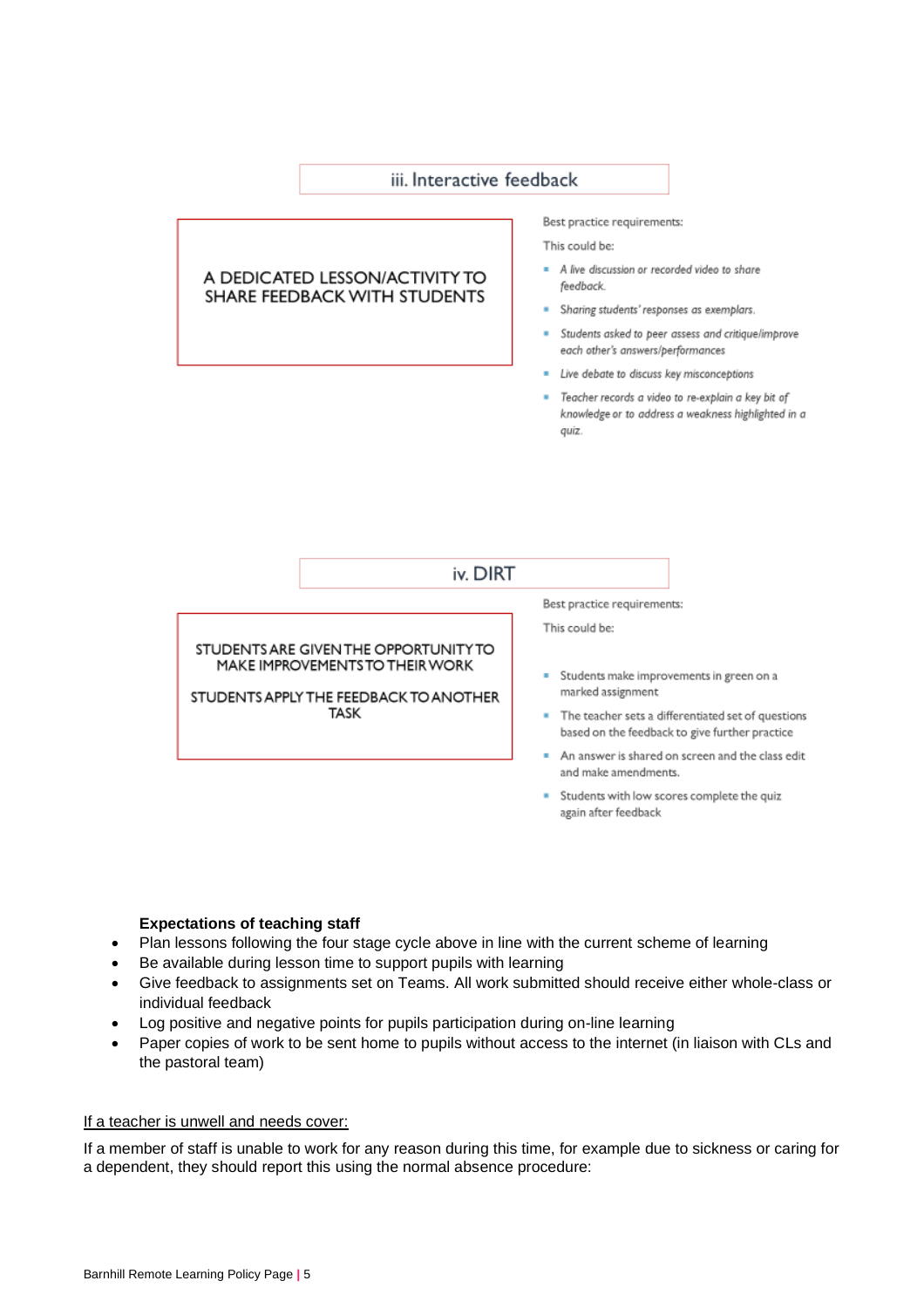Cover work to be set via Teams if the class teacher is absent or isolating. All cover work should also be emailed to the Curriculum Leader by 8am on the day that cover is needed.

### **Blended Learning Policy**

Specific approaches for different scenarios where blended learning may be required:

#### **1. Staff Absence - Covid related**

If a teacher is self-isolating but not ill with Covid symptoms you will be expected to deliver your normal timetable remotely.

Teachers are expected to:

- $\triangleright$  Check the cover email in the morning of the day/s of absence to see who is covering your lesson. The Data Manager will send out a daily cover email to absent staff and CLs to detail who is covering each teacher. Where possible your lesson will be covered by a cover supervisor or a current member of staff who has access to Teams.
- $\triangleright$  Make contact with the cover teacher via Teams chat or email before the lesson starts to explain how they want the lesson to run. If it is an external cover, the teachers should get in contact with their Curriculum Leader before the lesson starts so that they can liaise with the cover teacher to get the lesson set up
- ➢ Ensure that work is clear and accessible for the cover teacher to understand and all resources can be shared on Teams
- ➢ Share their screen for the pupils to see and teach the lesson as normal.

Staff covering are expected to:

- $\triangleright$  The Cover teacher will get the class settled and sat quietly before Video calling the teacher on Teams.
- $\triangleright$  At the start of the lesson use Teams to call the member of staff who is covering your lesson.
- $\triangleright$  The cover teacher will have logged into Teams on the classroom computer/laptop at the start of the lesson
- ➢ Monitor the class and offer help to the students if the teacher is teaching virtually.
- $\triangleright$  Any behaviour problems will be logged on Go 4 Schools and dealt with by the cover teacher following the normal school procedures
- ➢ Feedback any issues to the teacher and Curriculum Leader after the lesson.

#### **2. Student absence - Groups/classes/bubbles**

Where groups of students are absent, lessons will be delivered through Teams.

Teachers are expected to:

- Set up a meeting at the usual class time and send an invite for the lesson to your class.
- Students will join the lesson from the invite in their Team.
- Share resources, set assignments and interact with the students during the timetabled lesson. Staff can use the chat function to answer questions from individual students.

#### **3. Individual student absence**

Where an individual student has had to self-isolate, we want to ensure they do not miss out on their learning. A list of students self-isolating will be sent out the day before to all staff, so you are aware if a student will be missing from your class.

In this case there are two options available, and you should use your discretion when deciding what action to take for that lesson.

**Option 1 – Live lesson**: Teachers should: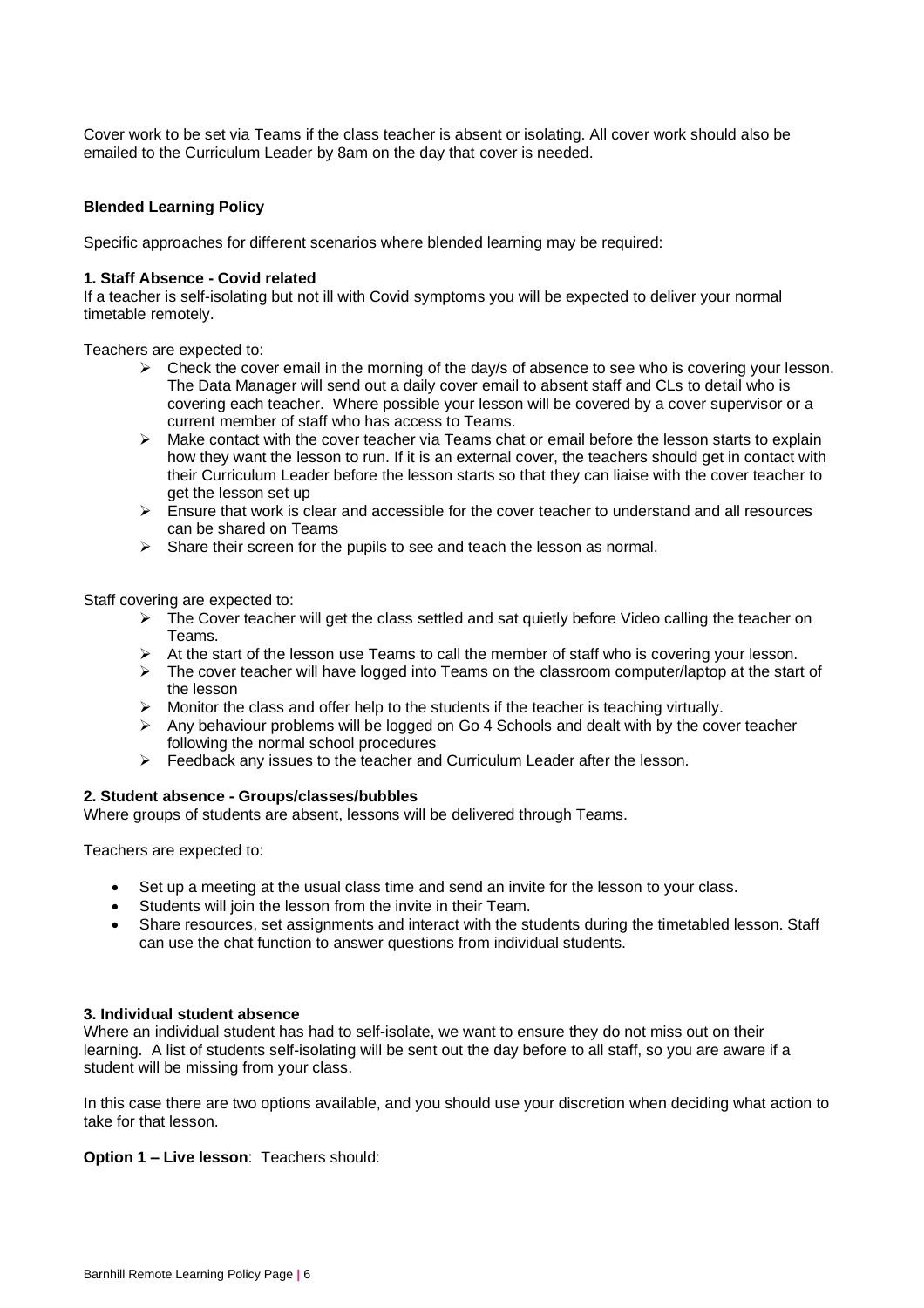- $\triangleright$  Send a link to the class in order for the student to join the lesson.
- ➢ Load and share Presentation or work onto Teams.
- $\triangleright$  The student will now be able to see and hear the lesson.
- ➢ It is advisable to position your laptop away from the class and students in school must not be able to be seen by those isolating at home.

## **Option 2 – Uploading lesson resources**

- ➢ All staff must have an isolation folder as part of each Teams page where resources are saved in order to support the learning of students in the event of self isolation periods.
- ➢ In the assignment tab, upload the resources and instructions to your class. The student will automatically see the work they need to complete and can submit it online for feedback. Class Notebook pages can also be distributed through Teams Assignments to distribute worksheets and information which then facilitates easier marking, tracking of work and delivery of feedback.
- $\geq$  All work submitted should receive either whole-class or individual feedback

#### Expectations for keeping in touch with pupils who aren't in school

- Teachers are expected to use the Home Learning 1/2/3/4 categories on Go 4 Schools to record non attendance or non completion of work.
- If non-attendance or completion of work becomes a persistent issue then the Curriculum Leader and teacher should report it to the PSO who will contact home to detail the work that is outstanding on a weekly basis.
- Teaching staff are expected to respond to pupil emails during normal working hours and any parent queries via email when requested by the pastoral team or their Curriculum Leader.
- Attending virtual meetings with staff, parents and pupils:
	- $\circ$  Staff should ensure that they follow the Barnhill staff dress code when attending meetings online with staff, parents or pupils.
	- $\circ$  Please ensure that for all video meetings via Teams that noise is minimised and that your background is hidden (utilising the Teams blurred background function where appropriate). It is staff's responsibility to ensure that nothing inappropriate is visible in the background.

## **2.2 Teaching assistants**

When assisting with remote learning, teaching assistants must be available between 8.10 and 3.10pm.

If they're unable to work for any reason during this time, for example due to sickness or caring for a dependent, they should report this using the normal absence procedure.

When assisting with remote learning, teaching assistants are responsible for:

TA support will include checking in by phone/Teams, supporting and working with their identified key students and their families as identified and allocated by the SENCO.

This could include:

Supporting pupils who aren't in school with learning remotely:

- o Support the identified pupils by checking on work set, completed
- o Contact home to check on students
- o Differentiate or breakdown work
- o Make regular contact with parents
- o Feedback to subject teachers on how the student is coping
- o Offer on line support when live lessons are taking place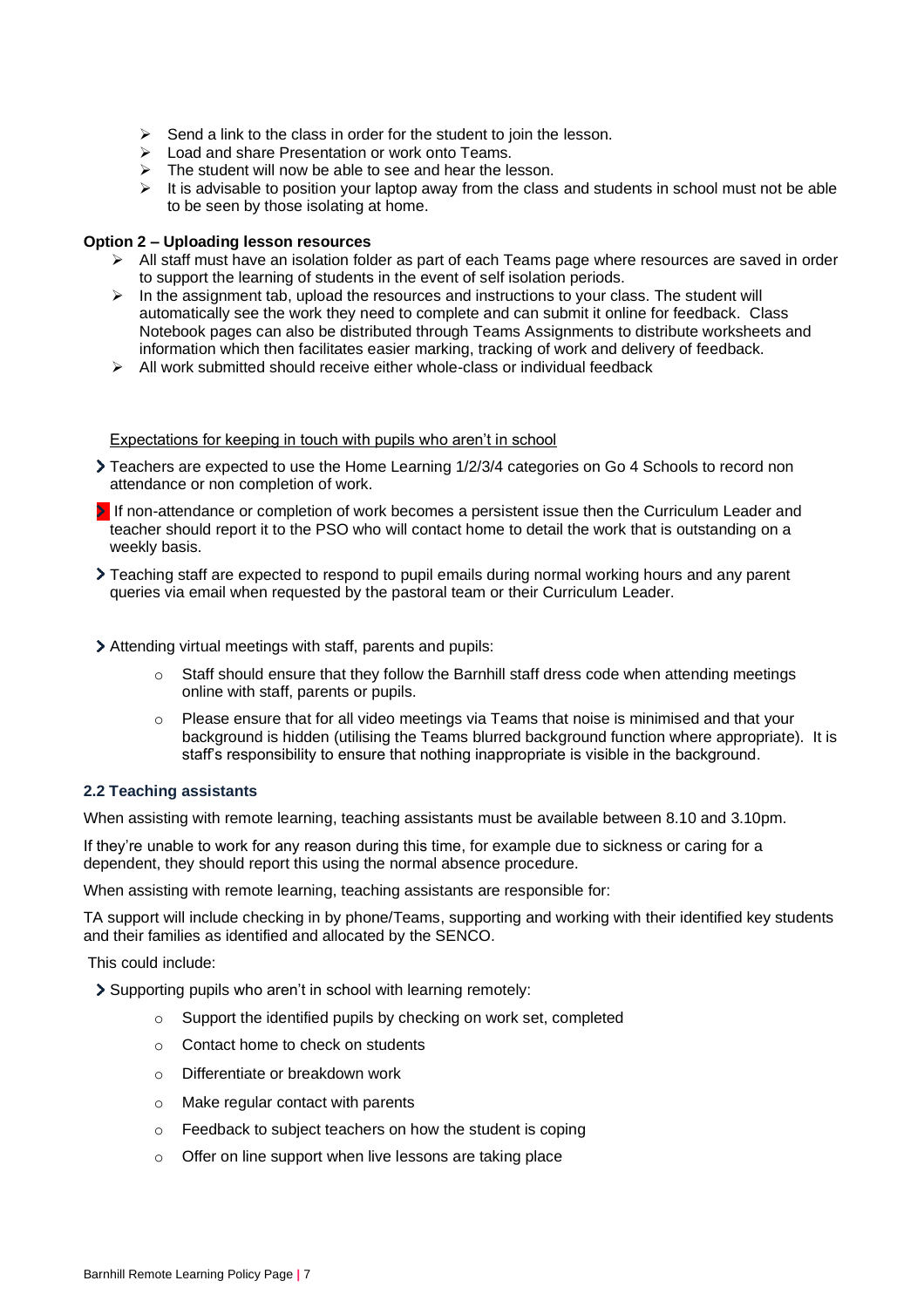- $\circ$  To offer one to one support on line with particular students who require additional support to access the learning
- o Provide additional visual resources to pupils with SEND as often on line learning can be overwhelming
- o Send additional resources home so pupils with SEND have access to a variety of learning materials to support their learning.
- o Offer in class support to students on site
- > Teaching assistants will also be working in school, to support the bubbles with supervision and in class support to targeted students that remain working on site.

#### **2.3 Curriculum Leaders**

Alongside their teaching responsibilities, subject leads are responsible for:

- Considering whether any aspects of the subject curriculum need to change to accommodate remote learning
- Working with teachers teaching their subject remotely to make sure all work set is appropriate and consistent
- Working with other subject leads and senior leaders to make sure work set remotely across all subjects is appropriate and consistent, and deadlines are being set an appropriate distance away from each other
- Monitoring the remote work set by teachers in their subject
	- All curriculum leaders should be added as owners to class teams in their subject area
	- Curriculum leaders should monitor class Teams to ensure appropriate work is being set and feedback is being given to pupils
	- Curriculum Leaders and SLT line managers should communicate individual and departmental CPD needs to the CPD lead or Digital Learning team as appropriate
	- During extended home learning periods (over 1 week) SLT line managers should arrange discussions with Curriculum leaders to evaluate the provision of learning. CLs should phone teachers in their department to ensure teachers feel supported with on-line teaching methods.
- Alerting teachers to resources they can use to teach their subject remotely

#### **2.4 SENCo**

- Overall responsibilities for deployment of SEND provision
- Liaise with external agencies to ensure consistency
- Deploy support staff when and where needed focusing on pupils with specific difficulties during the lockdown period
- Maintaining home contact to ensure SEND pupils are engaged in their leaning
- Identify SEND pupils of keyworkers and support if needed to come into school
- Liaise with SLT as and when needed
- Meetings to all take place virtually such as, agency, annual reviews, SALT etc.

#### **2.5 Senior leaders**

Alongside any teaching responsibilities, senior leaders are responsible for:

Co-ordinating the remote learning approach across the school – if you've assigned one member of staff to lead on this, highlight them here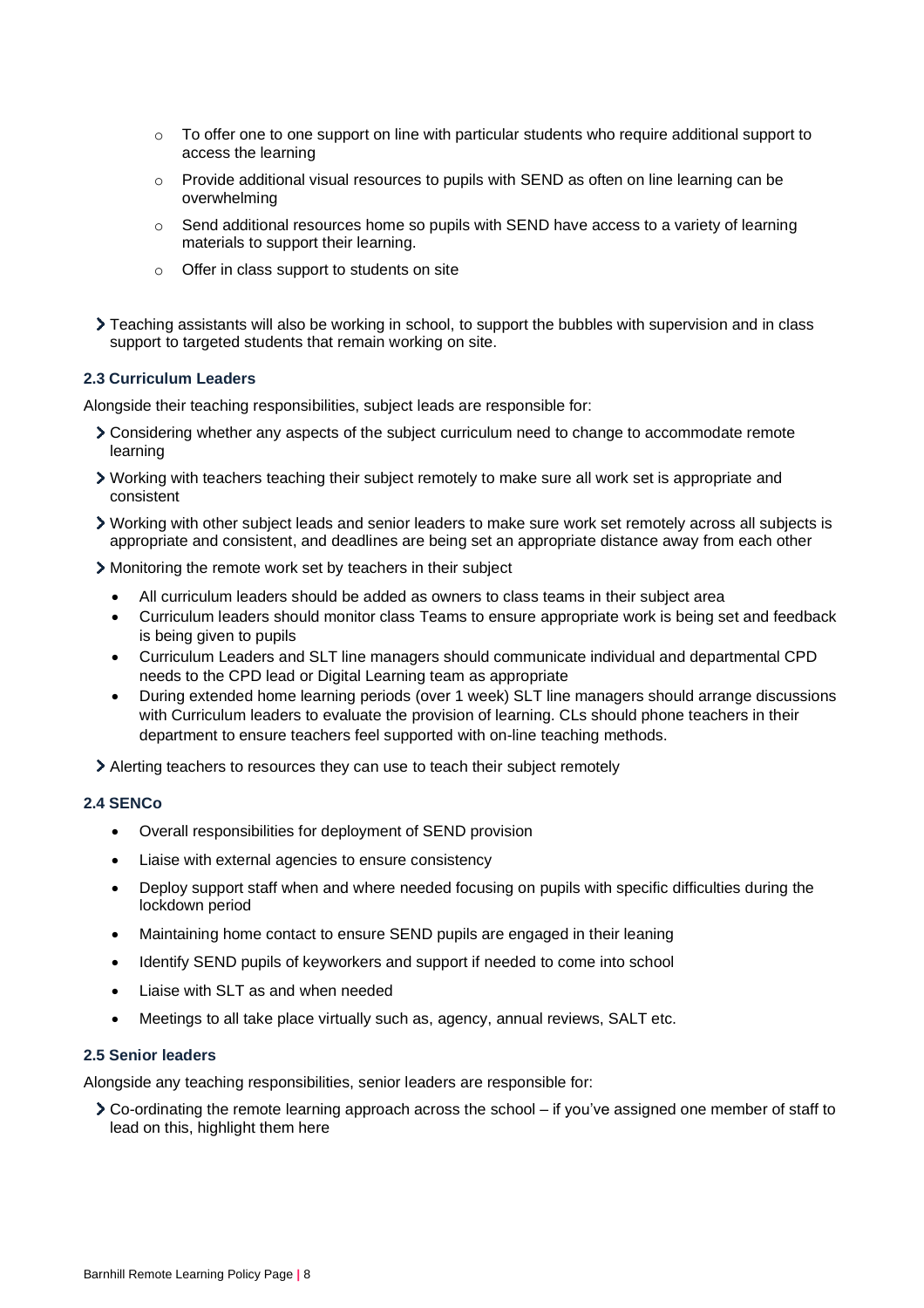- Monitoring the effectiveness of remote learning. Line Managers will be attached to a sample of Teams classes in the Curriculum Areas they manage and will monitor the quality of provision and provide feedback to the Curriculum Leader. Where there are areas of concern these will be addressed in line management meetings.
- Monitoring the security of remote learning systems, including data protection and safeguarding considerations
- Senior leaders should use their time On-call to check in with classes/ teachers where remote learning should be taking place.

## **2.6 Designated safeguarding lead**

Safeguarding remains the schools highest priority for all of our students. As part of the schools commitment to protect and safeguard our students, the school will remain open for 'CP, LAC, CIN and SEND' students (alongside children of key workers). If any student is experiencing any concerns, trauma or anxiety then there is the same support available both inside school and when working remotely from the pastoral and safeguarding team. Staff continue to log safeguard concerns through the schools platform 'Safeguard', whilst students and parents have the contact information for the safeguarding team. The school also has a 'contact guide' on the school website where you can find key contacts email addresses. It is always best to refer any concerns in the first instance to their HOY/PSM. Regular check ins will take place for students identified as vulnerable, CP or SEND with this predetermine cohort all being attached to a known key contact. All students have signed an ICT mis-use policy which allows the school to restrict access as and when necessary and blocks certain requests such as messaging a teacher, changing their profile picture, sending a picture on the post wall

DSL: Lucie Hernandez

DDS: Heidi Snaith, [HSnaith@barnhill.school](mailto:HSnaith@barnhill.school)

#### **2.7 Pastoral Staff**

Students at Barnhill will be fully supported when working in school and if required to work remotely. Students that fit into the following categories have already been identified and established: key worker, SEND and vulnerable students. These students will create one support bubble per year group should the school move to partial closure and offered the opportunity to continue to work in school and be supported by both subject specialist and support staff full time. Where applicable.

#### Pastoral care

At Barnhill school we will continue to offer a full pastoral programme despite any partial close/lockdown. Pastoral care includes assemblies, phone call check ins, key reminders, student/parent feedback, mentoring, 1:1s, PSHCE and much more. The wider pastoral team will have regular contact with students through TEAMS and G4S. Through G4S, both positive and negative engagement, effort, behaviour will be recorded in line with the schools usual systems and software that is monitored daily and followed by the Pastoral team. The pastoral team will regularly check in with their cohorts from 8.15am-3.50pm to pass on key messages, information and reminders to ensure they are engaged and online throughout the day via TEAMS platform. All opportunities will be taken to arrange for guest speaker seminars and workshops linked to the wider curriculum, character curriculum and CEIAG.

#### **2.8 IT staff**

IT staff are responsible for:

Monitoring the staff IT helpdesk to fix any issues that might arise with IT system used to set and collect work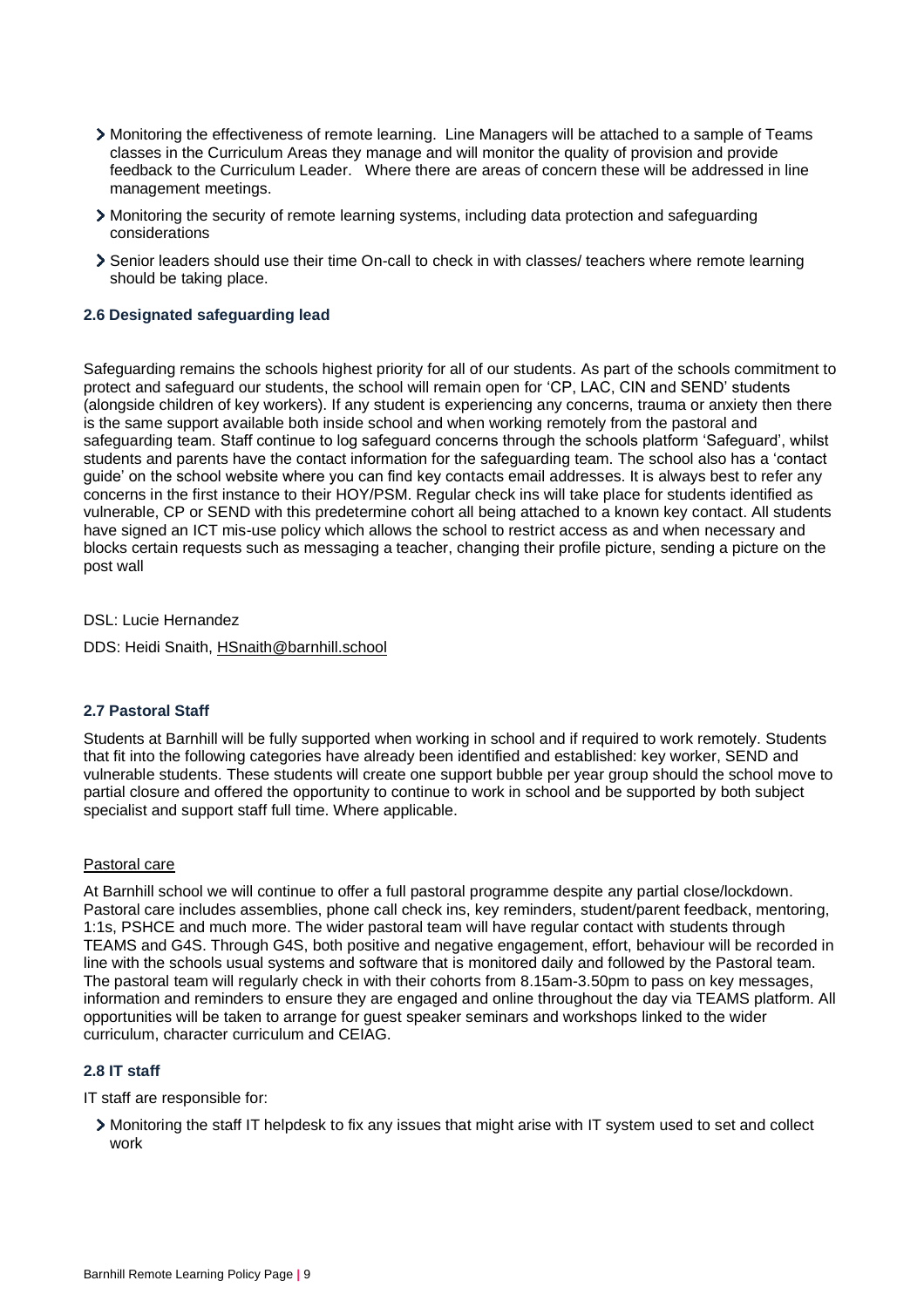- Helping staff and parents with any technical issues they're experiencing via the Parent helpdesk.
- Reviewing the security of remote learning systems and flagging any data protection breaches to the data protection officer
- Assisting pupils and parents with accessing the internet or devices following the Barnhill laptop loaning system.

#### **2.9 Pupils and parents**

Staff can expect pupils learning remotely to:

- > Be online on Teams during their timetabled lessons.
- Complete work to the deadline set by teachers
- Seek help if they need it, from teachers or teaching assistants
- Alert teachers if they're not able to complete work

Staff can expect parents with children learning remotely to:

- Follow the schools' usual absence procedures and make the school aware if their child is sick or otherwise can't complete work
- $\geq$  Seek help from the school if they need it if you know of any resources staff should point parents towards if they're struggling, include those here
- > Be respectful when making any complaints or concerns known to staff

#### **2.10 Governing board**

The governing board is responsible for:

- Monitoring the school's approach to providing remote learning to ensure education remains as high quality as possible
- Ensuring that staff are certain that remote learning systems are appropriately secure, for both data protection and safeguarding reasons

## <span id="page-9-0"></span>**3. Who to contact**

If staff have any questions or concerns about remote learning, they should contact the following individuals:

- $\sum$  Issues in setting work talk to the relevant subject lead
- If Issues with behaviour talk to the relevant head of year and PSM
- $\ge$  Issues with IT talk to IT staff IT helpdesk email
- Issues with their own workload or wellbeing talk to their line manager
- Concerns about data protection talk to the data protection officer
- Concerns about safeguarding talk to the DSL/DDSL

#### <span id="page-9-1"></span>**4. Data protection**

#### **4.1 Accessing personal data-**

When accessing personal data for remote learning purposes, all staff members will:

- Access data via SIMS, Sharepoint or the One Drive which are secure to the school's IT network.
- Use the school's laptop they have been provided with to access any school related data.

#### **4.2 Processing personal data**